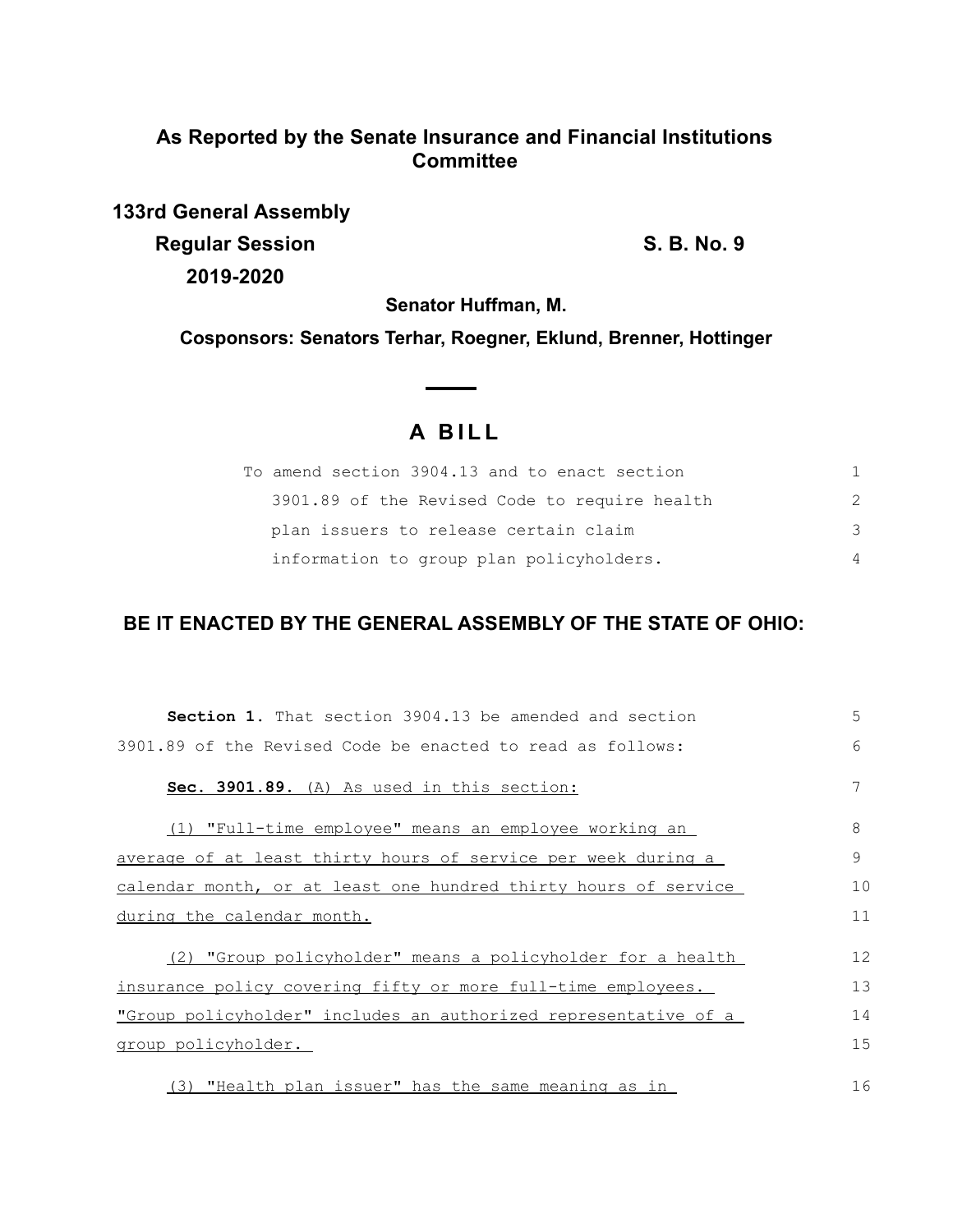| section 3922.01 of the Revised Code.                             | 17 |
|------------------------------------------------------------------|----|
| (B) (1) (a) A health plan issuer shall, upon request,            | 18 |
| release to each group policyholder monthly claims data and shall | 19 |
| provide this data within thirty business days of receipt of the  | 20 |
| request.                                                         | 21 |
| (b) A health plan issuer shall not be required to release        | 22 |
| claims information as required in division (B) (1) (a) of this   | 23 |
| section more than once per calendar year per group policyholder. | 24 |
| (2) The data released shall include all of the following         | 25 |
| with regard to the policy in question for the policy period      | 26 |
| immediately preceding or the current policy period, as requested | 27 |
| by the policyholder:                                             | 28 |
| (a) The net claims paid or incurred by month;                    | 29 |
| (b) (i) If the group policyholder is an employer, the            | 30 |
| monthly enrollment data by employee only, employee and spouse,   | 31 |
| and employee and family;                                         | 32 |
| (ii) If the group policyholder is not an employer, the           | 33 |
| monthly enrollment data shall be provided and organized in a     | 34 |
| relevant manner.                                                 | 35 |
| (c) Monthly prescription claims information;                     | 36 |
| (d) Paid claims over thirty thousand dollars, including          | 37 |
| claim identifier other than name and the date of occurrence, the | 38 |
| amount paid toward each claim, and claimant health condition or  | 39 |
| diagnosis.                                                       | 40 |
| (C) A health plan issuer that discloses data or                  | 41 |
| information in compliance with division (B) of this section may  | 42 |
| condition any such disclosure upon the execution of an agreement | 43 |
| with the policyholder absolving the health plan issuer from      | 44 |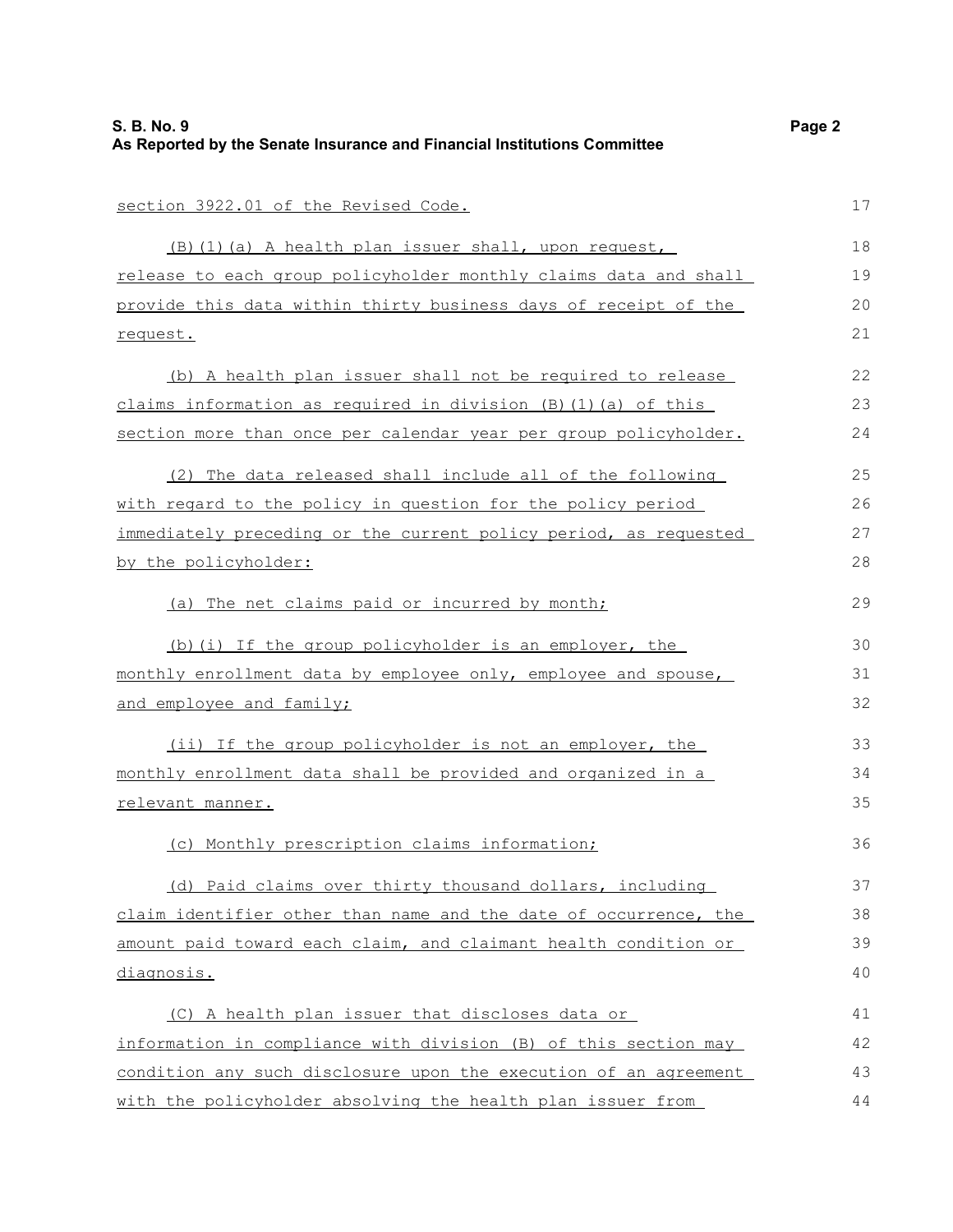| civil liability related to the use of such data or information.  | 45 |
|------------------------------------------------------------------|----|
| (D) A health plan issuer that provides data or information       | 46 |
| in compliance with division (B) of this section shall be immune  | 47 |
| from civil liability for any acts or omissions of any person's   | 48 |
| subsequent use of such data or information.                      | 49 |
| (E) This section shall not be construed as authorizing the       | 50 |
| disclosure of the identity of a particular individual covered    | 51 |
| under the group policy, nor the disclosure of any covered        | 52 |
| individual's particular health insurance claim, condition, or    | 53 |
| diagnosis, which would violate federal or state law.             | 54 |
| (F) A group policyholder is entitled to receive protected        | 55 |
| health information under this section only after an              | 56 |
| appropriately authorized representative of the group             | 57 |
| policyholder makes to the health plan issuer a certification     | 58 |
| substantially similar to the following:                          | 59 |
| "I hereby certify and have demonstrated that the plan            | 60 |
| documents comply with the requirements of 45 C.F.R. 164.504 (f)  | 61 |
| (2) and that the group policyholder will safequard and limit the | 62 |
| use and disclosure of protected health information that the      | 63 |
| policyholder may receive from the group health plan to perform   | 64 |
| plan administration functions."                                  | 65 |
| (G) A group policyholder that does not provide the               | 66 |
| certification required in division (F) of this section is not    | 67 |
| entitled to receive the protected health information described   | 68 |
| in division (B)(2)(d) of this section, but is entitled to        | 69 |
| receive a report of claim information that includes the other    | 70 |
| information described under division (B) of this section.        | 71 |
| Committing a series of violations of this section<br>(H)         | 72 |
| that, taken together, constitute a practice or pattern shall be  | 73 |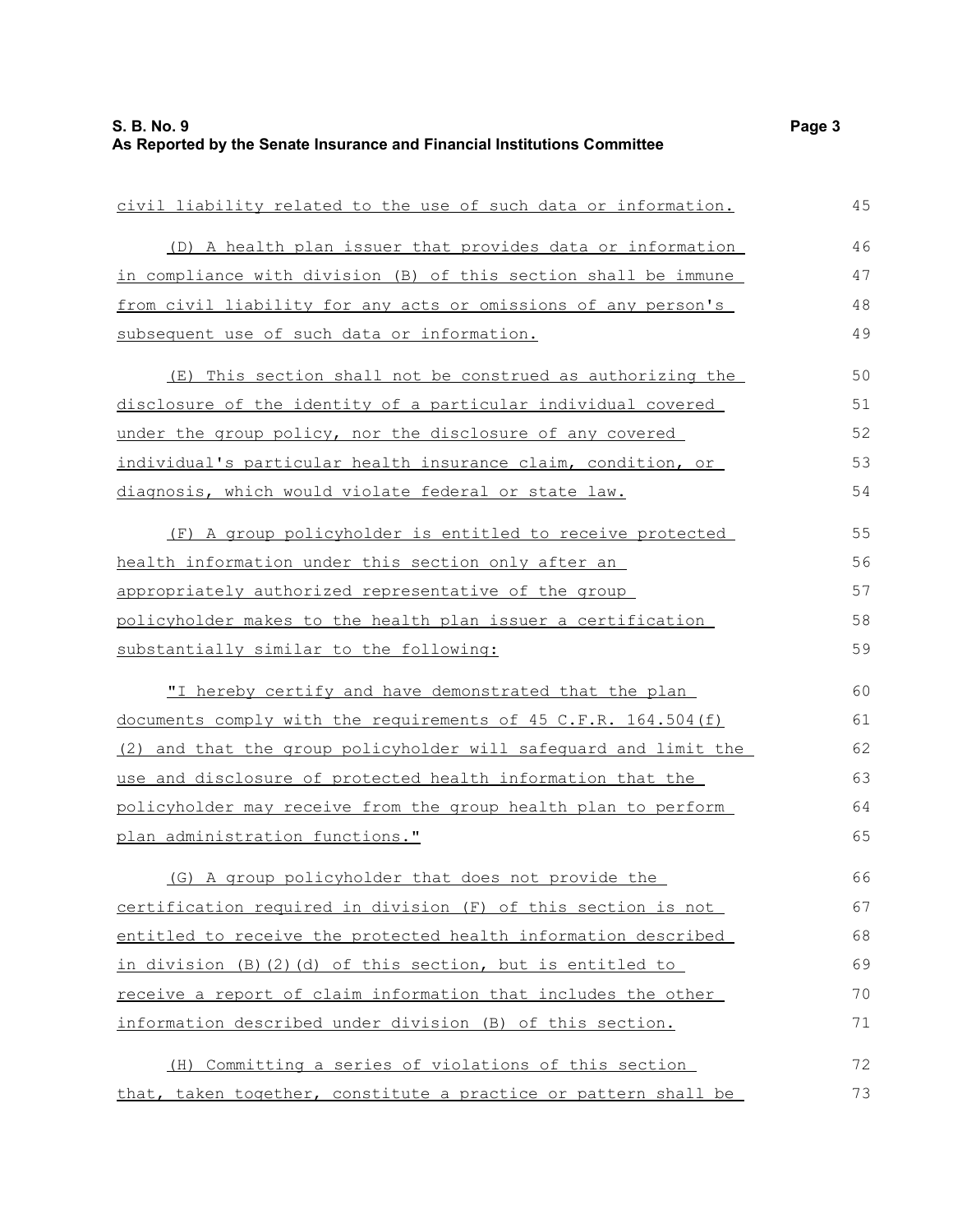considered an unfair or deceptive practice under sections

| 3901.19 to 3901.26 of the Revised Code.                            | 75  |
|--------------------------------------------------------------------|-----|
| (I) Nothing in this section shall be construed as                  | 76  |
| <u>prohibiting a health plan issuer from disclosing additional</u> | 77  |
| claims information beyond what is required by this section.        | 78  |
| Sec. 3904.13. No insurance institution, agent, or                  | 79  |
| insurance support organization shall disclose any personal or      | 80  |
| privileged information about an individual collected or received   | 81  |
| in connection with an insurance transaction, unless the            | 82  |
| disclosure is made pursuant to any of the following:               | 83  |
| (A) With the written authorization of the individual,              | 84  |
| provided:                                                          | 85  |
| (1) If such authorization is submitted by another                  | 86  |
| insurance institution, agent, or insurance support organization,   | 87  |
| the authorization meets the requirements of section 3904.06 of     | 88  |
| the Revised Code;                                                  | 89  |
| (2) If such authorization is submitted by a person other           | 90  |
| than an insurance institution, agent, or insurance support         | 91  |
| organization, the authorization is dated, signed by the            | 92  |
| individual, and obtained one year or less prior to the date a      | 93  |
| disclosure is sought under this division.                          | 94  |
| (B) To a person other than an insurance institution,               | 95  |
| agent, or insurance support organization, provided such            | 96  |
| disclosure is reasonably necessary for the following reasons:      | 97  |
| (1) To enable such person to perform a business,                   | 98  |
| professional, or insurance function for the disclosing insurance   | 99  |
| institution, agent, or insurance support organization, and such    | 100 |
| person agrees not to disclose the information further without      | 101 |
| the individual's written authorization unless the further          | 102 |

74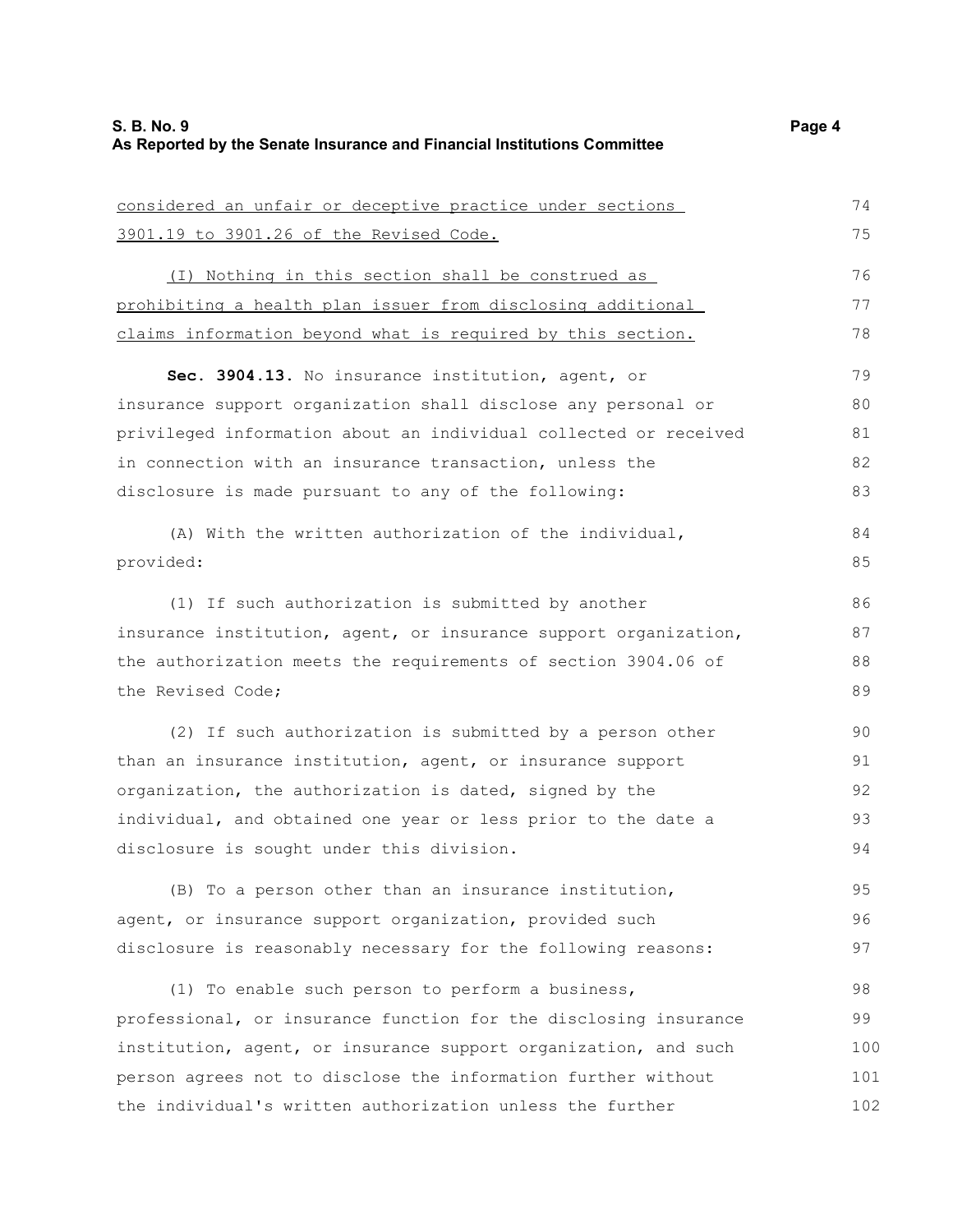| S. B. No. 9                                                              | Page 5 |
|--------------------------------------------------------------------------|--------|
| As Reported by the Senate Insurance and Financial Institutions Committee |        |

| disclosure either:                                               | 103 |
|------------------------------------------------------------------|-----|
| (a) Would otherwise be permitted by this section if made         | 104 |
| by an insurance institution, agent, or insurance support         | 105 |
| organization;                                                    | 106 |
| (b) Is reasonably necessary for such person to perform its-      | 107 |
| the person's function for the disclosing insurance institution,  | 108 |
| agent, or insurance support organization.                        | 109 |
| (2) To enable such person to provide information to the          | 110 |
| disclosing insurance institution, agent, or insurance support    | 111 |
| organization for the purpose of either:                          | 112 |
| (a) Determining an individual's eligibility for an               | 113 |
| insurance benefit or payment;                                    | 114 |
| (b) Detecting or preventing criminal activity, fraud,            | 115 |
| material misrepresentation, or material nondisclosure in         | 116 |
| connection with an insurance transaction.                        | 117 |
| (C) To an insurance institution, agent, insurance support        | 118 |
| organization, or self-insurer, provided the information          | 119 |
| disclosed is limited to that which is reasonably necessary       | 120 |
| either:                                                          | 121 |
| (1) To detect or prevent criminal activity, fraud,               | 122 |
| material misrepresentation, or material nondisclosure in         | 123 |
| connection with insurance transactions;                          | 124 |
| (2) For either the disclosing or receiving insurance             | 125 |
| institution, agent, or insurance support organization to perform | 126 |
| its function in connection with an insurance transaction         | 127 |
| involving the individual.                                        | 128 |
| (D) To a medical care institution or medical professional        | 129 |
| for the purpose of verifying insurance coverage or benefits,     | 130 |
|                                                                  |     |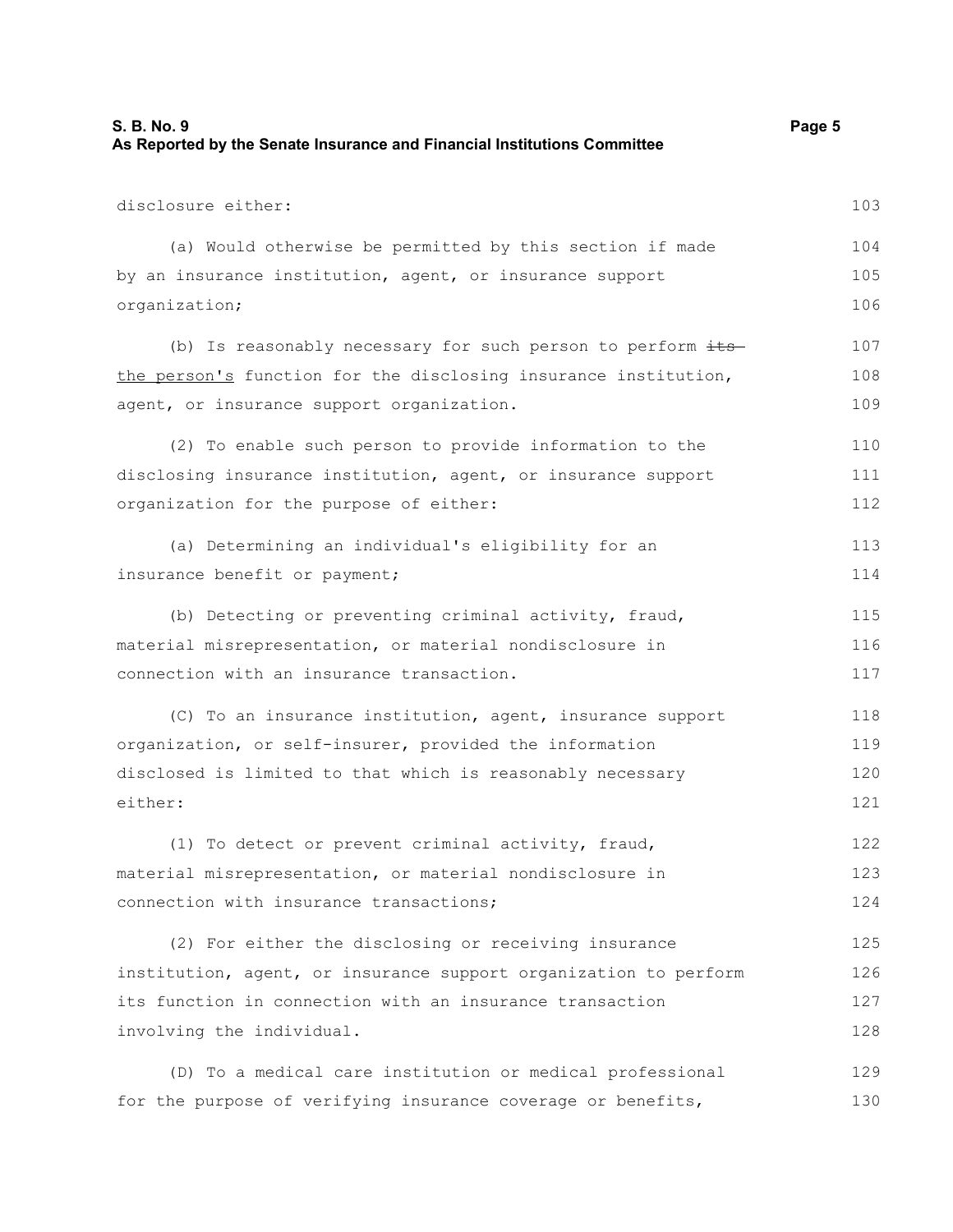#### **S. B. No. 9 Page 6 As Reported by the Senate Insurance and Financial Institutions Committee**

informing an individual of a medical problem of which the individual may not be aware, or conducting an operations or services audit to verify the individuals treated by the medical professional or at the medical care institution. However, only such information may be disclosed as is reasonably necessary to accomplish any of the purposes set forth in this division. 131 132 133 134 135 136

#### (E) To an insurance regulatory authority;

(F) To a law enforcement or other governmental authority to protect the interests of the insurance institution, agent, or insurance support organization in preventing or prosecuting the perpetration of fraud upon it; or if the insurance institution, agent or insurance support organization reasonably believes that illegal activities have been conducted by the individual; 138 139 140 141 142 143

(G) As otherwise permitted or required by law;

(H) In response to a facially valid administrative or judicial order, including a search warrant or subpoena; 145 146

(I) Made for the purpose of conducting actuarial or research studies, provided the following conditions are met: 147 148

(1) No individual may be identified in any actuarial or research report; 149 150

(2) Materials allowing the individual to be identified are returned or destroyed as soon as they are no longer needed; 151 152

(3) The actuarial or research organization agrees not to disclose the information unless the disclosure would otherwise be permitted by this section if made by an insurance institution, agent, or insurance support organization. 153 154 155 156

(J) To a party or representative of a party to a proposed or consummated sale, transfer, merger, or consolidation of all 157 158

137

144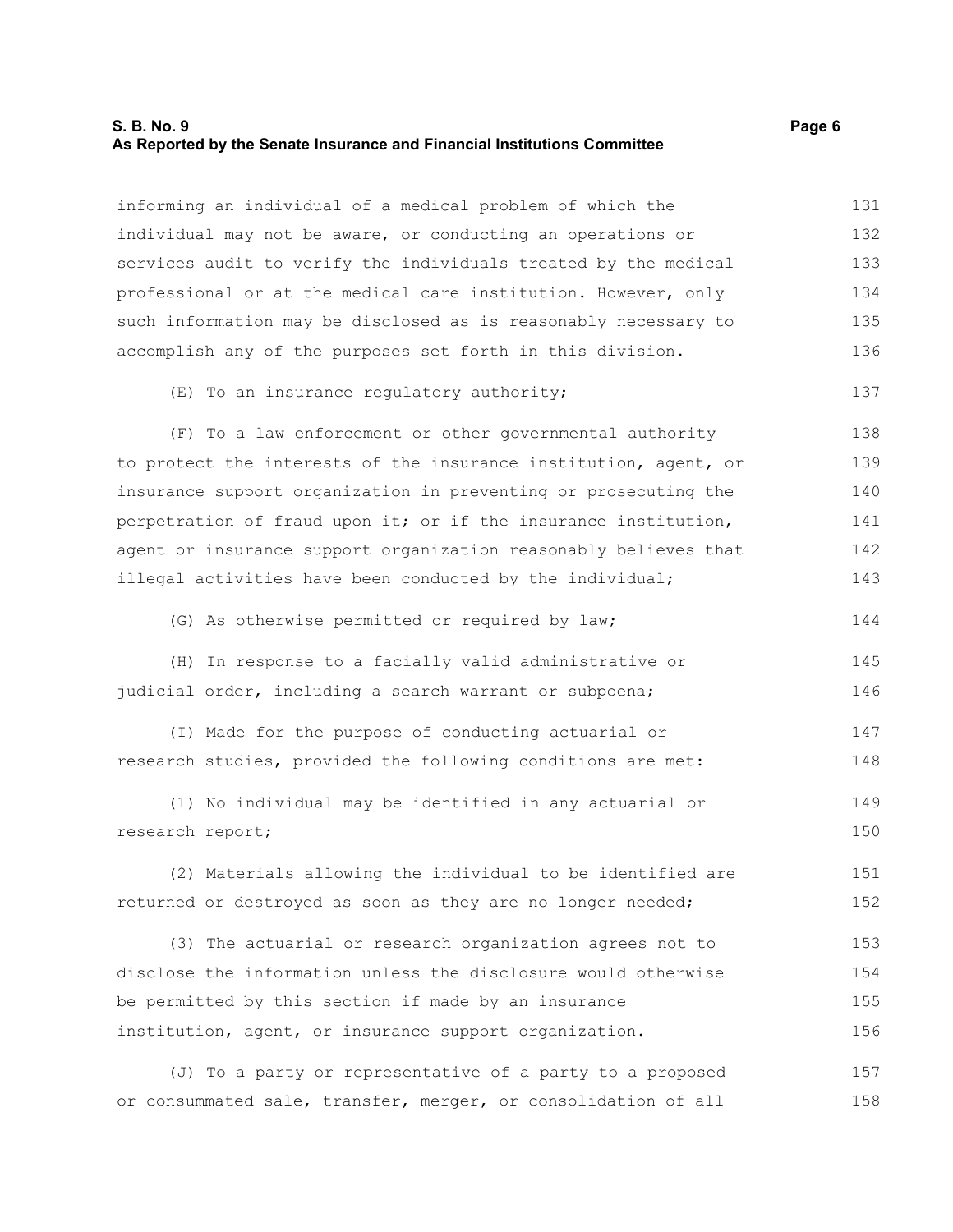or part of the business of the insurance institution, agent, or insurance support organization, provided the following conditions are met: (1) Prior to the consummation of the sale, transfer, merger, or consolidation, only such information is disclosed as is reasonably necessary to enable the recipient to make business decisions about the purchase, transfer, merger, or consolidation; (2) The recipient agrees not to disclose the information, unless the disclosure would otherwise be permitted by this section if made by an insurance institution, agent, or insurance support organization. (K) To a person whose only use of such information will be in connection with the marketing of a product or service, provided the following conditions are met: (1) No medical record information, privileged information, or personal information relating to an individual's character, personal habits, mode of living, or general reputation is disclosed, and no classification derived from such information is disclosed; (2) The individual has been given an opportunity to indicate that-he the individual does not want personal information disclosed for marketing purposes and has given no indication that he the individual does not want the information disclosed; (3) The person receiving such information agrees not to use it except in connection with the marketing of a product or service. 159 160 161 162 163 164 165 166 167 168 169 170 171 172 173 174 175 176 177 178 179 180 181 182 183 184 185 186

(L) To an affiliate whose only use of the information will 187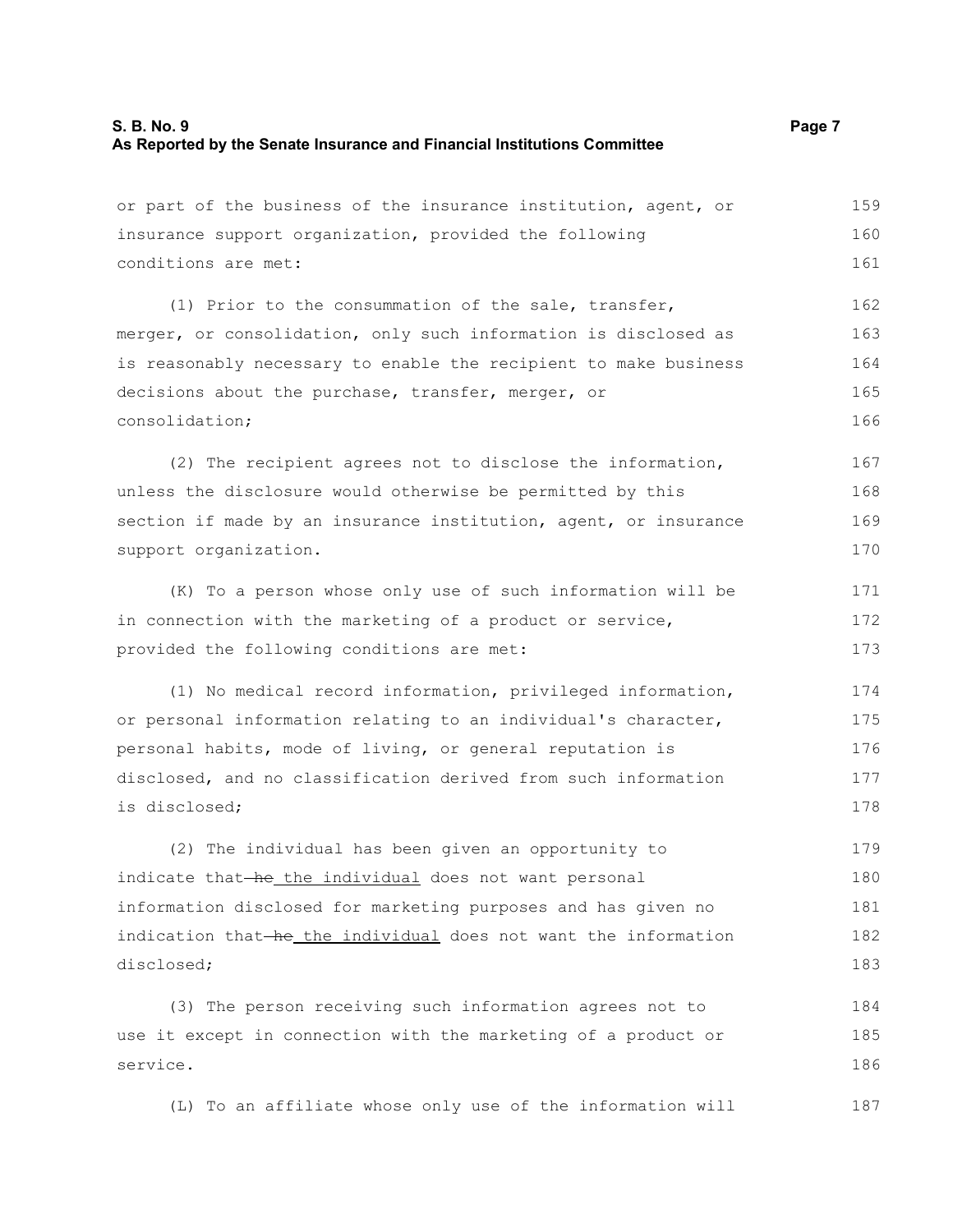#### **S. B. No. 9 Page 8 As Reported by the Senate Insurance and Financial Institutions Committee**

be in connection with an audit of the insurance institution or agent or the marketing of an insurance product or service, provided the affiliate agrees not to disclose the information for any other purpose or to unaffiliated persons; (M) By a consumer reporting agency, provided the disclosure is to a person other than an insurance institution or agent; (N) To a group policyholder for the purpose of reporting claims experience or conducting an audit of the insurance institution's or agent's operations or services, provided the information disclosed is reasonably necessary for the group policyholder to conduct the review or audit; (O) To a group policyholder as provided in section 3901.89 of the Revised Code; (P) To a professional peer review organization for the purpose of reviewing the service or conduct of a medical care institution or medical professional;  $(P)$  (Q) To a governmental authority for the purpose of determining the individual's eligibility for health benefits for which the governmental authority may be liable;  $\frac{1}{2}$  (R) To a certificate holder or policyholder for the purpose of providing information regarding the status of an insurance transaction; (R) (S) To a lienholder, mortgagee, assignee, lessor, or other person shown on the records of an insurance institution or agent as having a legal or beneficial interest in a policy of insurance, provided the following conditions are met: 188 189 190 191 192 193 194 195 196 197 198 199 200 201 202 203 204 205 206 207 208 209 210 211 212 213 214

(1) No medical record information is disclosed unless the 215